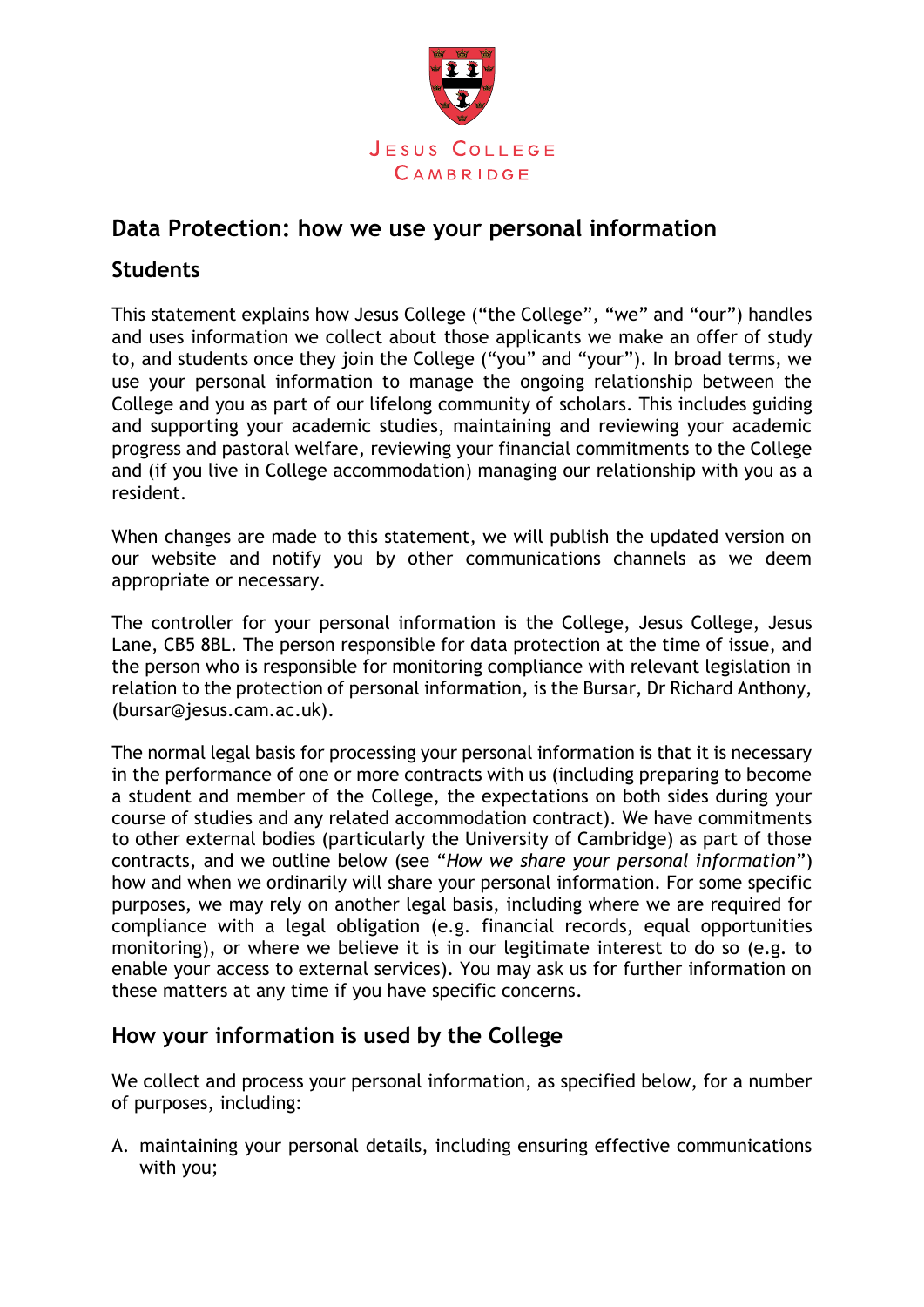- B. maintaining a formal record of your academic progress and achievements at the College, the University of Cambridge and elsewhere;
- C. maintaining a formal record of your other engagements with and achievements at the College, the University of Cambridge and elsewhere;
- D. maintaining a record, where appropriate, of any particular personal needs you require to participate fully in College and University life (including any support needs that are, or have been, provided by the College or the University during your course of studies), as well as information about your general health and wellbeing;
- E. maintaining financial records relating to your studies, your funding and other financial support arrangements;
- F. provision of references to third parties;
- G. maintaining a record of your behaviour and in particular where there has been concerns or complaints raised about you;
- H. maintaining a record of any complaints you make to the College and their outcomes;
- I. maintaining data to enable the College and the University to produce statistics and research for internal and statutory reporting purposes.

Further details are provided in Annex A. If you have concerns or queries about any of these purposes, please contact us at the address given below, or speak to the Senior Tutor.

We also operate CCTV on our site, which will capture footage. Our CCTV policy can be viewed at:

[https://jnet.jesus.cam.ac.uk/system/files/documents/pdf/Safety%20and%20Secur](https://jnet.jesus.cam.ac.uk/system/files/documents/pdf/Safety%20and%20Security%20Policy%20and%20Procedures_0.pdf) [ity%20Policy%20and%20Procedures\\_0.pdf](https://jnet.jesus.cam.ac.uk/system/files/documents/pdf/Safety%20and%20Security%20Policy%20and%20Procedures_0.pdf)

Please note that if you engage with us for any other purpose (e.g. you work for us, or volunteer for us), there are additional data protection statements that you will be provided with for those other purposes, usually at the first point of engagement.

# **How long we keep your information for**

The Annex outlines specific retention periods for certain categories of information: most of these are determined by legal requirements relating to that specific information.

The College publishes a data retention schedule, which you can access at: [https://www.jesus.cam.ac.uk/sites/default/files/inline/files/Retention%20Schedu](https://www.jesus.cam.ac.uk/sites/default/files/inline/files/Retention%20Schedule%20Sep%202017_0.pdf) [le%20Sep%202017\\_0.pdf](https://www.jesus.cam.ac.uk/sites/default/files/inline/files/Retention%20Schedule%20Sep%202017_0.pdf)

Finally, we strongly encourage all of our students to remain in touch with the College after they leave and, for that reason, we transfer a subset of this information to our Development Office. You are encouraged to read our separate statement about personal information for alumni, which covers your ongoing lifelong membership of the College at: [https://www.jesus.cam.ac.uk/alumni/giving/data-protection](https://www.jesus.cam.ac.uk/alumni/giving/data-protection-policy)[policy](https://www.jesus.cam.ac.uk/alumni/giving/data-protection-policy)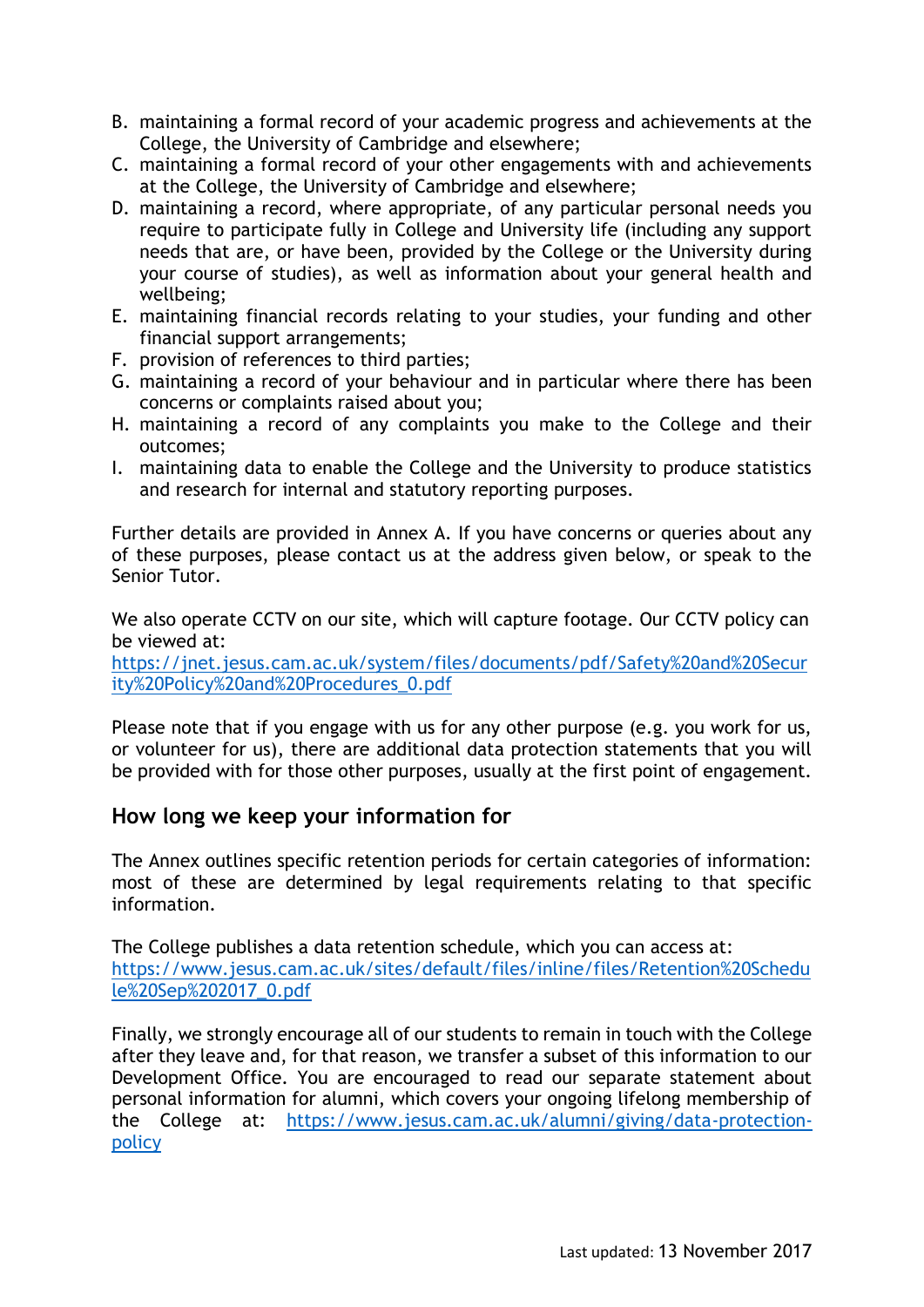# **How we share your personal information**

### *Within the College*

We share the following information with relevant people within the College: see Annex B below. Again, this is considered necessary for the College to operate smoothly but you can request a greater level of privacy by contacting the Senior Tutor.

The College also takes photographs of its students, either individually and/or as a group in a matriculation and graduation photographs. These are widely used within the College and may be on public display.

Otherwise, the College restricts the sharing of your personal information within the College in line with its confidentiality policy: [https://jnet.jesus.cam.ac.uk/jnet/college-information/policies](https://jnet.jesus.cam.ac.uk/jnet/college-information/policies-guidelines/information-management/confidential-information)[guidelines/information-management/confidential-information](https://jnet.jesus.cam.ac.uk/jnet/college-information/policies-guidelines/information-management/confidential-information)

#### *With the University*

By being a member of a College and registering for a course of study, you are automatically a member of the University of Cambridge. The academic and student support arrangements between the College and the University of Cambridge are complex and varied depending on your course and level of study. Information relating to you (and particularly your academic studies) is shared routinely and often with the University, and the University and its partners (including the College) have a data sharing agreement to govern such interactions and information transfers in both directions, as well as a shared student record system and database.

The personal information shared with the University will include only that which is necessary for you to undertake and complete your studies and your examinations, and in addition will include any information necessary for the College to fulfill its obligations and agreements with the University about the shared University community (including sufficient information for the University to record and collate instances of student behaviour or complaints across all of the Colleges and the University). Where possible, the College will notify you of its intention to share such data in advance.

The University is a separate legal entity to the College and has its own statement about your personal information and its procedures, which you can view at: [https://www.information-compliance.admin.cam.ac.uk/data-protection/student](https://www.information-compliance.admin.cam.ac.uk/data-protection/student-data)[data](https://www.information-compliance.admin.cam.ac.uk/data-protection/student-data)

It in turns shares information with the affiliated student unions and a number of other bodies for statutory and other purposes.

#### *With other organisations*

The College routinely shares information with, and receives information from, where appropriate: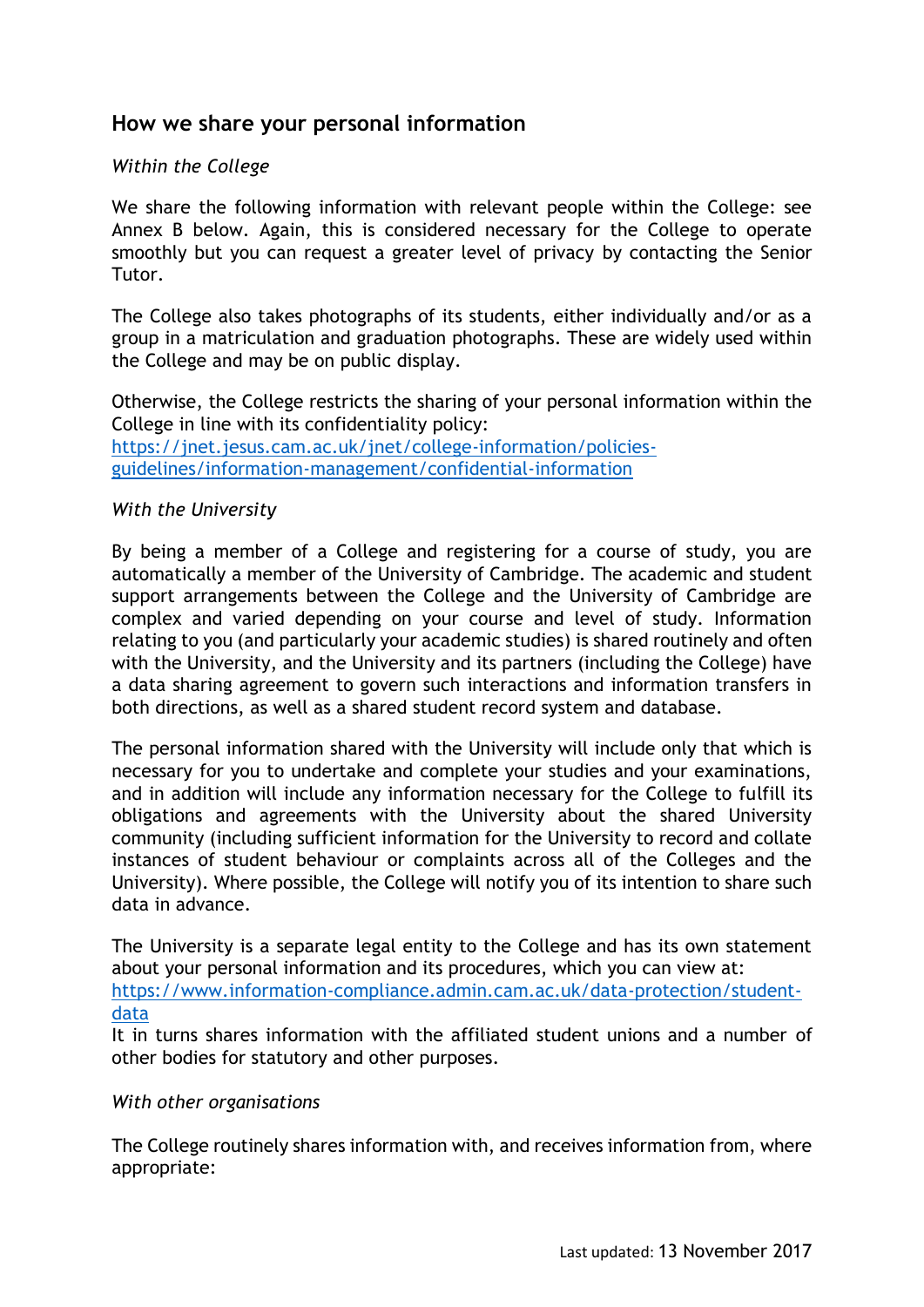- the Cambridge City Council and other local authorities (to provide evidence of any rights to or exemptions from local services and taxes, including electoral registration and council tax);
- your funding providers or sponsors, as agreed with them and/or you, including the Student Loans Company;
- Universities and Colleges Admissions Service (in relation to your application, offer and requirements to meet any offer of study).

We may also be subject to a legal requirement (with or without your consent) to share your personal information with some government agencies under special circumstances (e.g. relating to crime or health and safety), such as the police or security services or other statutory authorities with investigatory powers. Where possible, the College will notify you of its intention to share such information in advance.

We will normally provide confirmation of your qualifications and other academic references to a prospective employer or financial sponsor if it is reasonably clear that it would be in your interests to do so, and we have made reasonable checks to ensure the information is being requested for that purpose.

We may also provide personal information to agencies and trusted advisers in order to receive professional advice or guidance in relation to a number of matters (examples of such advice include legal and audit services, fee status verification services, intercollegiate agreement services) or to provide services to you through a third party on our behalf. In such circumstances, data sharing agreements are in place to ensure your personal information is not retained by them for longer than necessary or otherwise shared more widely.

The College may share information with organisations overseas as part of arrangements related to your membership of the College (e.g. field trip, student exchange programme, an overseas funding provider). In most cases, this will be related to the operation of a contract.

#### *Publication of your personal information*

We would not normally make your personal information publicly available without your consent.

We would encourage you to be careful when sharing personal information about other students in public social media sites and other similar environments.

Please also note the University's people search function may also be widened to be accessible to the general public by changing the settings at [http://www.lookup.cam.ac.uk/self:](http://www.lookup.cam.ac.uk/self) its default setting is otherwise access to all members of the University and all Colleges: we share this because we believe it helps significantly in building community relations and networks and helps others get in touch with you easily.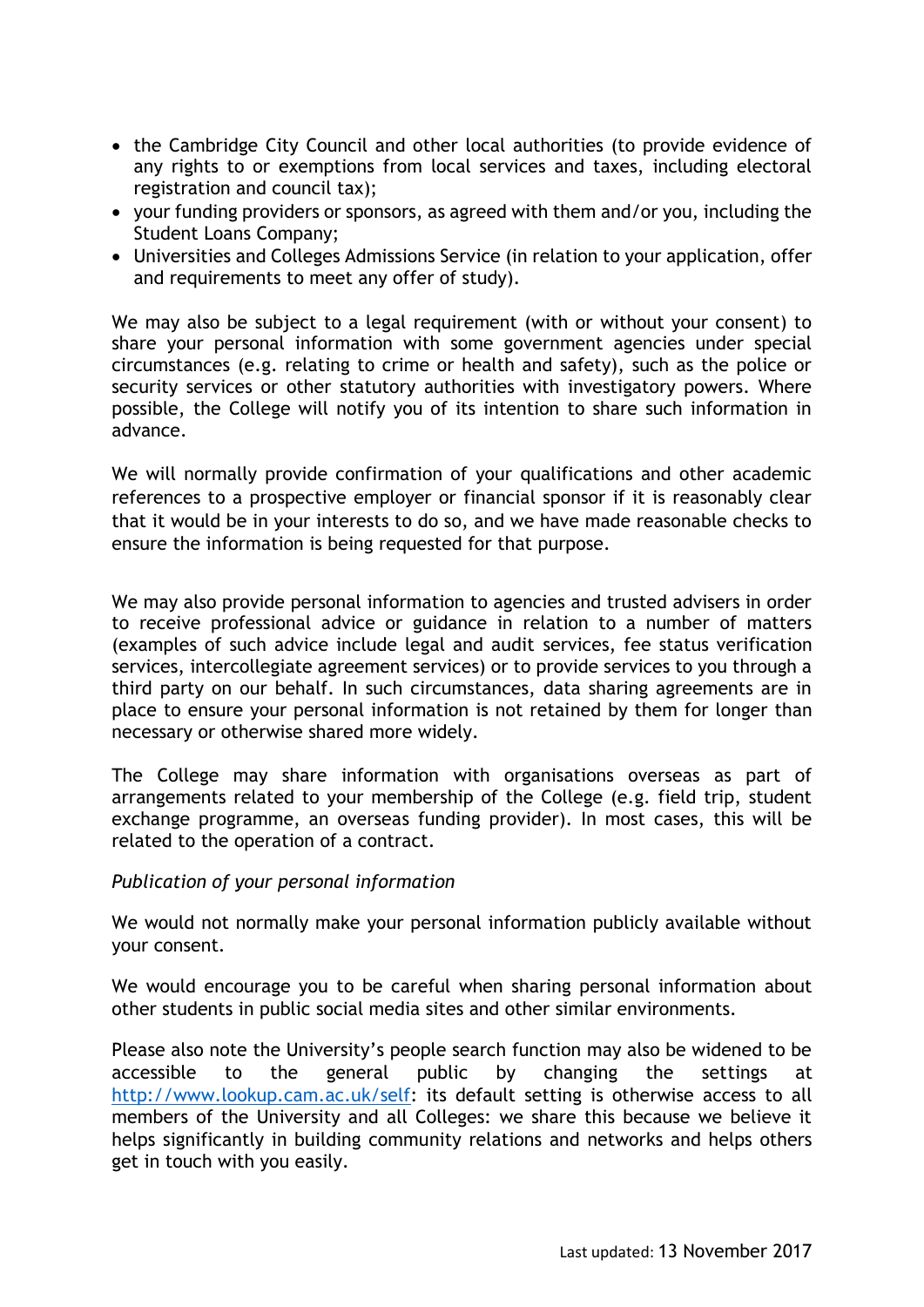# **Your rights**

You have the right: to ask us for access to, rectification or erasure of your personal information; to restrict processing (pending correction or deletion); to object to communications; and to ask for the transfer of your personal information electronically to a third party (data portability).

Some of these rights are not automatic, and we reserve the right to discuss with you why we might not comply with a request from you to exercise them.

If you have questions or concerns about your personal information, or how it is used, please speak to the relevant College staff in the first instance. If you need further guidance, please contact the Bursar using the details given above.

If you remain unhappy with the way your information is being handled, or with the response received from us, you have the right to lodge a complaint with the Information Commissioner's Office at Wycliffe House, Water Lane, Wilmslow, SK9 5AF [\(https://ico.org.uk/\)](https://ico.org.uk/).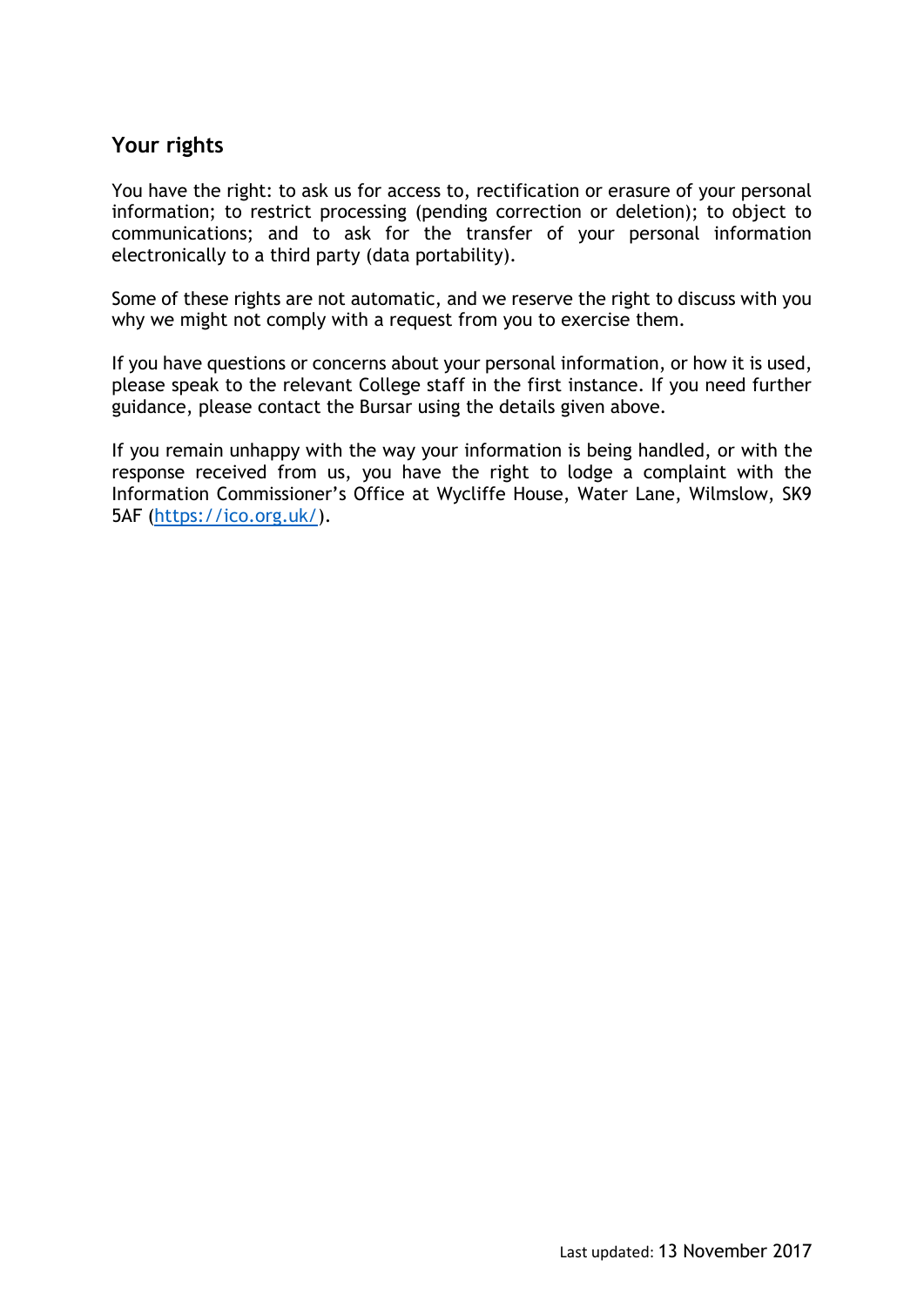## **Annex A**

We collect and process your personal information, as specified below, for a number of purposes, including:

A. maintaining your personal details, including ensuring effective communications with you;

We retain personal information (provided by you or by the University of Cambridge, or created by us), including:

- i) your current name and any previous names you have had;
- ii) unique personal identifiers (e.g. student number, CRSID, date of birth, photograph);
- iii) your current and previous contact details;
- iv) next-of-kin or emergency contacts.

We will assume that you have obtained permission from your next-of-kin or emergency contact for us to hold their information for that purpose.

B. maintaining a formal record of your academic progress and achievements at the College, the University of Cambridge and elsewhere:

We retain personal information (provided by you or by the University of Cambridge, or created by us), including:

- i) your application details, our assessment of your application and the details of any offer(s) of study we have made;
- ii) records of your academic provision from the College (including supervisions, College examinations and other academic support);
- iii) matriculation and graduation details and records of your academic qualifications (including those prior to becoming a member of the College);
- iv) other details of your academic progress or achievements (e.g. College or University awards or prizes).

Where an award or prize is provided by an external sponsor, we will normally share details about you and your academic performance with them and publish your achievements in the College's Annual Report.

C. maintaining a formal record of your other engagements with and achievements at the College, the University of Cambridge and elsewhere:

We retain personal information (provided by you or by the University of Cambridge, or created by us), including: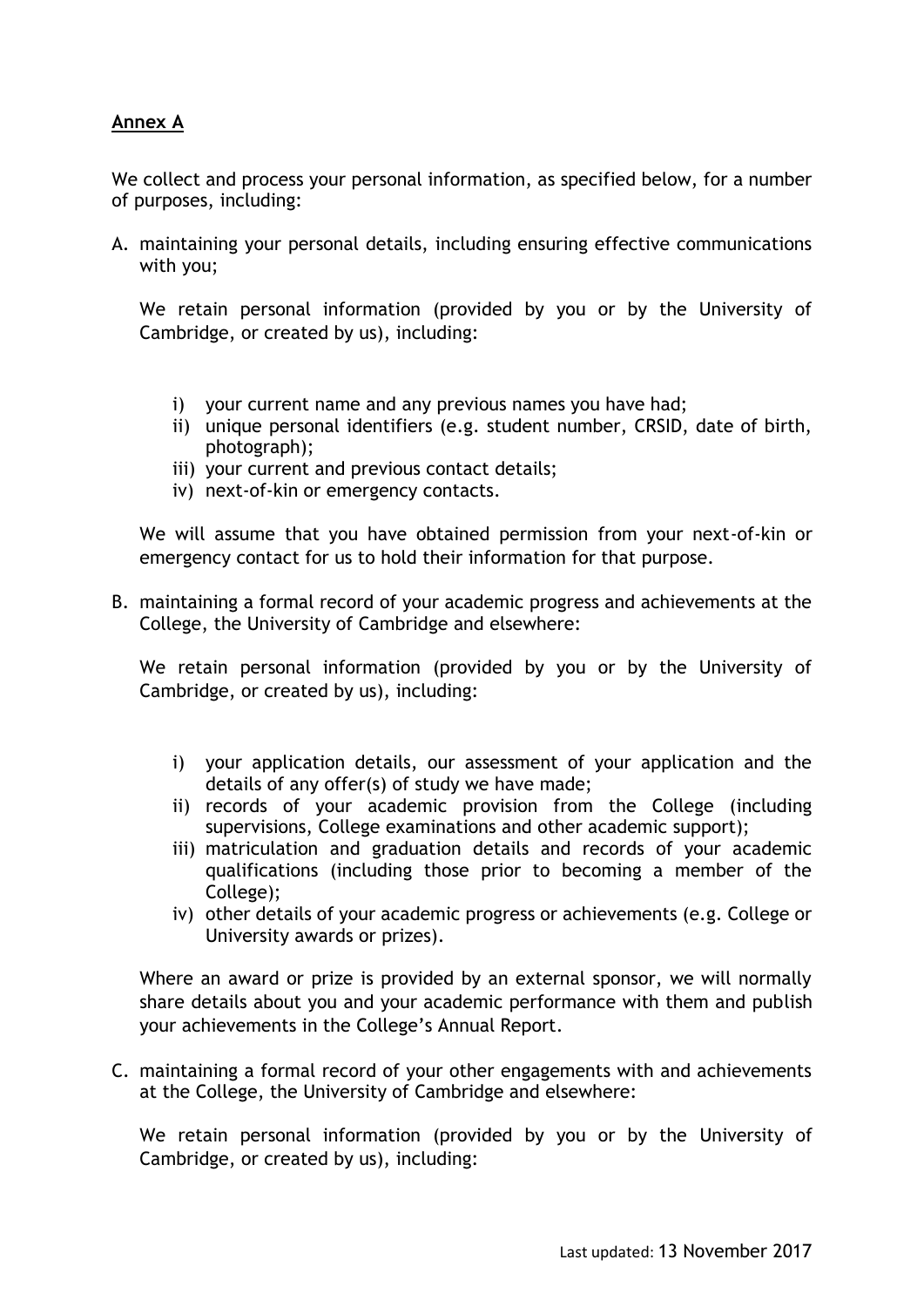- i) records of your membership of College committees, the Jesus College Students' Union (JCSU), Middle Combination Room (MCR) and College clubs and societies;
- ii) awards, prizes and achievements in College or University-related activities (e.g music, arts, sports etc.).
- D. maintaining a record, where appropriate, of any particular personal needs you require to participate fully in College and University life (including any support needs that are, or have been, provided by the College or the University during your course of studies), as well as information about your general health and wellbeing:

We retain personal information (provided by you or by the University of Cambridge, or created by us), including:

- i) details of any disability, illness, and any consequent learning support, social support or other support needs;
- ii) details of any serious risks affecting you (e.g. severe allergies);
- iii) arrangements agreed with you to manage your use of College and University facilities (e.g. computing services, sports facilities, libraries, accommodation, learning spaces), including any special requirements that may be linked to your health or religious beliefs;
- iv) other information to support your health, safety and wellbeing.

We may also retain copies of statements from professional medical advisers, provided either by you or directly to us.

All personal information will be managed in line with our confidentiality policy. We recognise that much of the personal information outlined above is of a sensitive nature and requires a high level of discretion. Wherever possible, we will discuss and agree with you in advance with whom and when we share this information, but reserve the right to disclose information to others in matters relating to significant risks to your health and safety or the health and safety of others.

This information is normally retained until three years after you complete your studies.

Please note that where you are referred to services not offered directly by the College (e.g. College Counsellor, the University Counselling Centre and the University's Disability Resource Centre), these support services will have their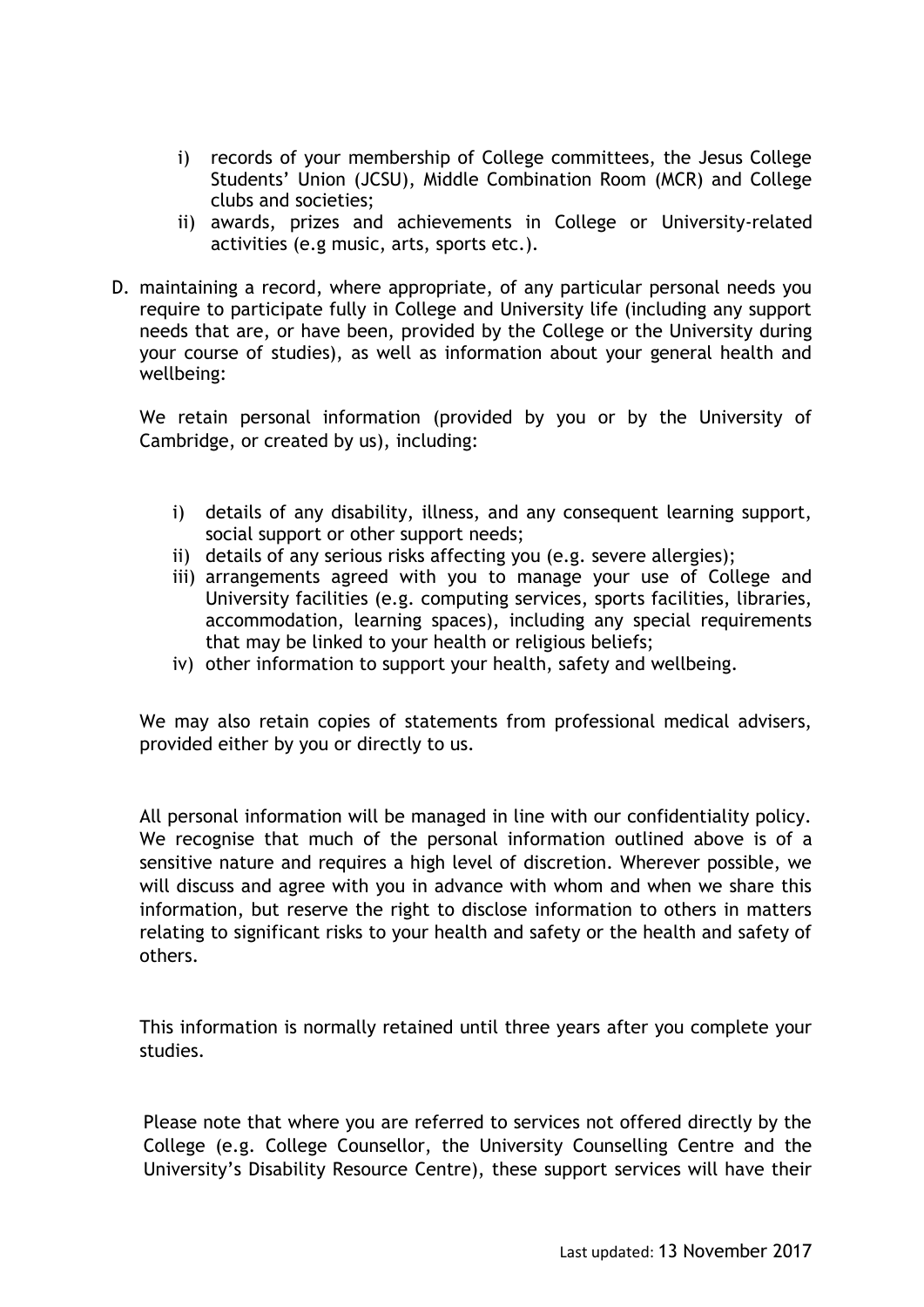own data protection statement (or privacy notice) and we advise you pay close attention to these.

E. maintaining financial records relating to your studies, your funding and other financial support arrangements:

We retain personal information (provided by you or by the University of Cambridge, or created by us), including:

- i) records of your sources of funding support and tuition fee liabilities and, where relevant, records of your accommodation liabilities and other related charges (e.g. kitchen fixed charge), as well as what monies are to be, and have been, collected by the College on behalf of itself and the University;
- ii) records of any financial support agreed by the University and/or the College (including Cambridge Bursaries, other studentships or awards, additional discretionary funding, benefits or waivers approved by the College);
- iii) where you reside in accommodation owned or managed by the College, copies of any accommodation contract(s);
- iv) where appropriate, your banking details in order to conduct financial transactions, and records of such transactions;
- v) records of your College financial account, including balance and transactions;
- vi) copies of any correspondence with you about any of the above matters.

Where this information includes the personal information of others (e.g. parental income evidence), we will assume that you have their permission to provide it to us for our purposes. This information is normally retained until seven years after you complete your studies.

F. provision of references to third parties:

In addition to the information above (and particularly your achievements in B and C above), we retain personal information (provided by you or created by us), including:

- i) records of your advisers, including where relevant your Director of Studies, Tutorial Advisers and other nominated College personnel who provided you with personal support.
- G. maintaining a record of your behaviour and in particular where there has been concerns or complaints raised about you:

We retain personal information (provided by you or by others, or created by us), including: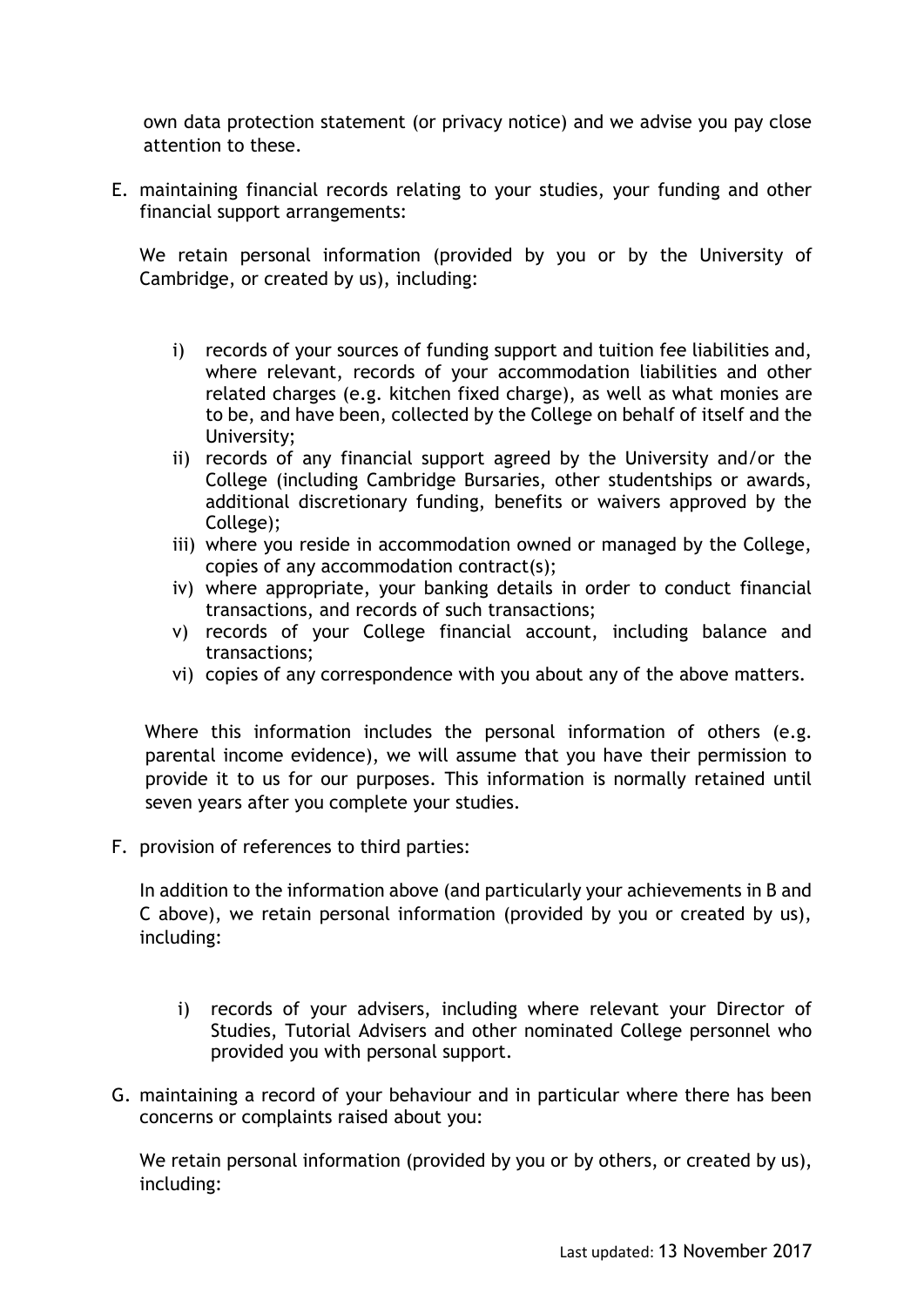- i) details of any investigations undertaken by the College into your conduct or behaviour (e.g. disciplinary investigations, fitness to study investigations, complaints made against you);
- ii) a record, including the final outcome, of any investigation of the University into your conduct or behaviour.

The College has several complaints procedures, relating to different matters, which you are expected to familiarise yourself with and, in all cases, personal information will be managed in line with our confidentiality policy. We recognise that investigations may include information or statements of either a sensitive or disputed nature, and that such records require a high level of confidentiality. Wherever possible, we will discuss and agree with you in advance with whom and when we share this information, but reserve the right to disclose information to others in matters relating to significant risks to your health and safety or the health and safety of others.

This information is normally retained until one year after you complete your studies.

H. maintaining a record of any complaints you make to the College and their outcomes:

We retain personal information (provided by you or by others, or created by us), including:

i) details of any complaints you have made to the College and their outcomes, where these have been taken through the College complaints procedure.

This information is normally retained until three years after you complete your studies.

I. maintaining data to enable the College and the University to produce statistics and research for internal and statutory reporting purposes.

It is difficult to provide a comprehensive list, but we retain personal information (provided by you), including:

i) information relating to "equal opportunities" (e.g. nationality, ethnicity, religious and other beliefs, gender, sexuality, age) in order to fulfill legal requirements of the College or the University;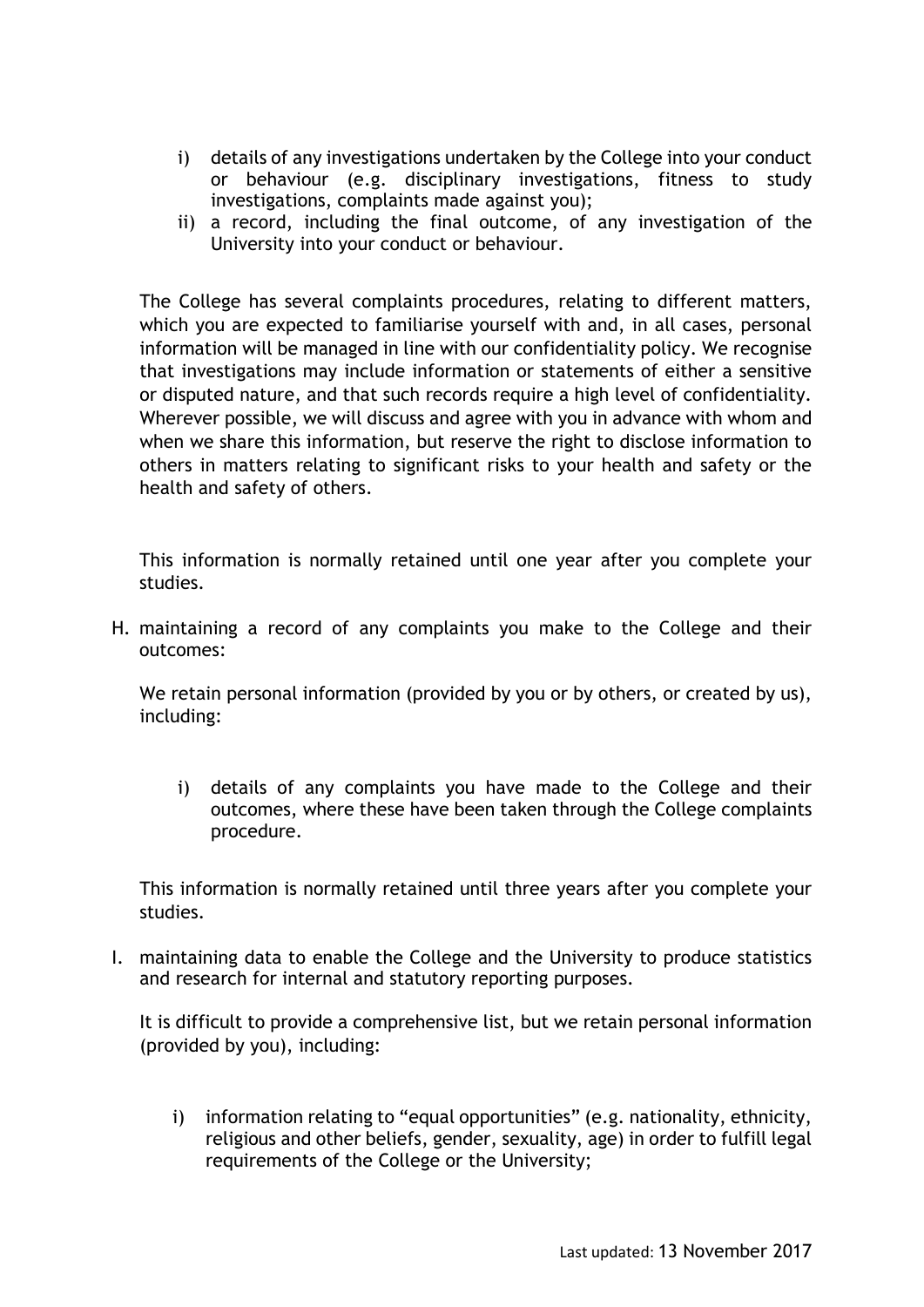- ii) information relating to known relationships with other members (past or present) of the University of Cambridge or any of the Colleges;
- iii) information relating to your rights to live, work and study in the United Kingdom;
- iv) any criminal record that may affect your status as a student of the University or the College;

If you have concerns or queries about any of these purposes, please contact us, or speak to the Senior Tutor.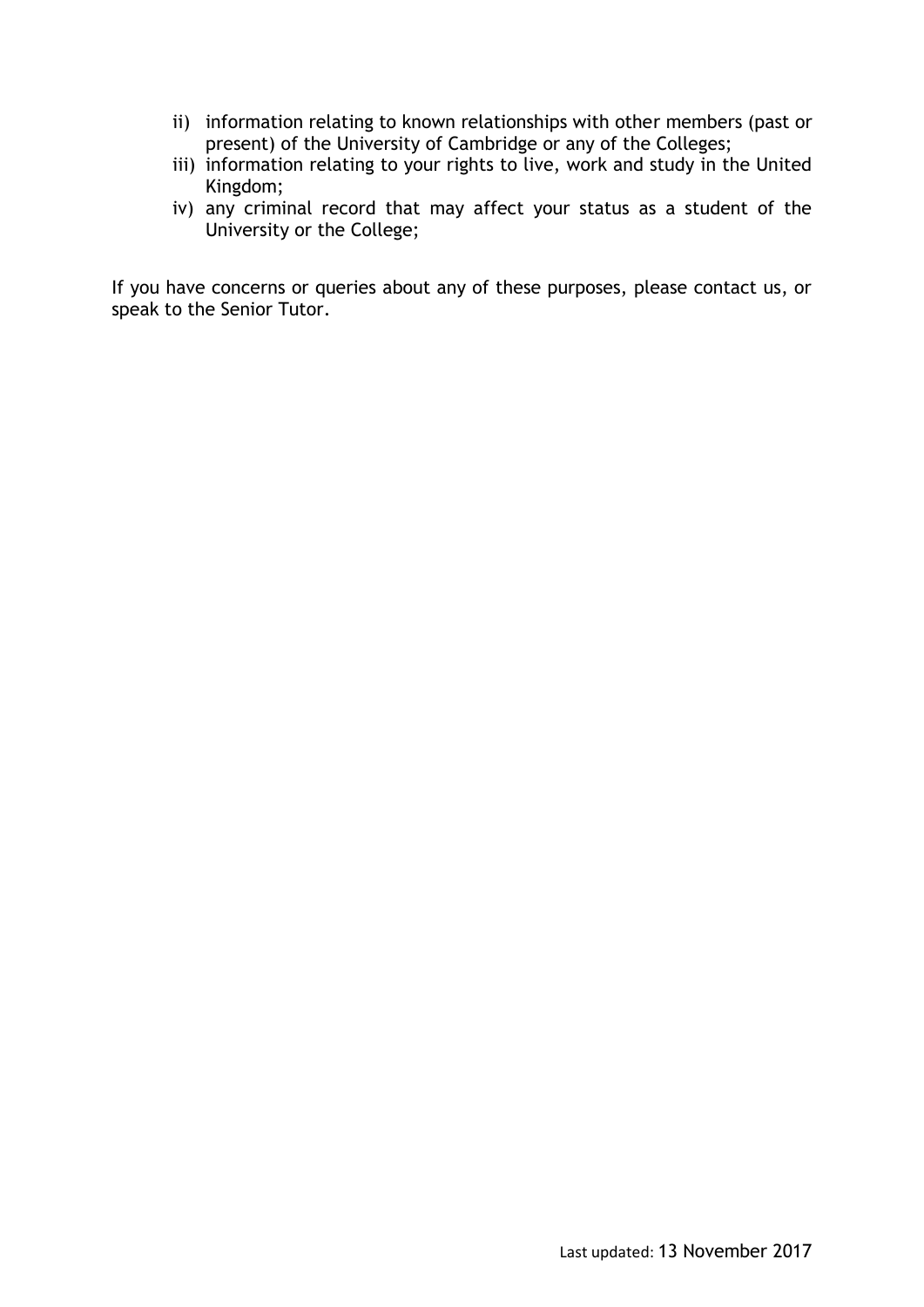### **Annex B**

The College shares personal details taken from the student record on CamSIS, including student's full name, contact details (phone numbers, email addresses, postal addresses), academic course details, including start date and anticipated completion dates, date of birth, gender, citizenship, and a photograph across administrative departments within College. This includes the circulation of 'Freshers' and 'Leavers' lists when students join and leave the College at the beginning and end of the course, respectively; a grid of photographs of all new students with their name and course details; the register for undergraduate students to sign in and out at the end of each term (to prove they have kept term as per the University regulations); a list of student names for the creation of pigeon holes for student post; and a list of students resident in College accommodation for Council Tax purposes.

More detailed information, including disability details, allergies, health information, immigration status, details of students who interrupt their studies temporarily or permanently, students with partners and/or children, students with examination access arrangements, and students authorised to park their car in College, are shared within the College on a need-to-know basis.

Student details are regularly shared with academic staff involved in academic or pastoral support, such as Directors of Studies, College Contacts, Tutorial Advisers, and the Master.

Financial information (details of awards, such as scholarships, prizes, hardship funding, Cambridge bursaries, NHS bursaries, study and travel grants, language course grants, graduate research funds) are shared with departments involved in administering the awards as well as academic staff and College officers who decide what awards should be made.

Student data is also regularly circulated as part of event management, to those departments involved in administering the event; events include Congregations (and congregational lunches), graduates and supervisors dinners, matriculation dinners, writers up dinner (for graduate students coming to the end of their PhD), Commemoration of Benefactors (admission of scholars ceremony in chapel and dinner), and events organised by the Master's Office.

Student details are also shared with the student union committees, MCR and JCSU (graduate and undergraduate students, respectively), and the May Ball committee, in order to conduct their business, such as updating membership lists, organising elections and ticketing for events (such as the halfway hall dinner for second year undergraduates).

Details of students and their achievements (awards and prizes at College and University level, completed PhD thesis titles) are shared with those involved in producing the College's Annual Report. Details of students in receipt of prizes or scholarships funded by a specific alumni donation are also shared with the Development Office and the donor.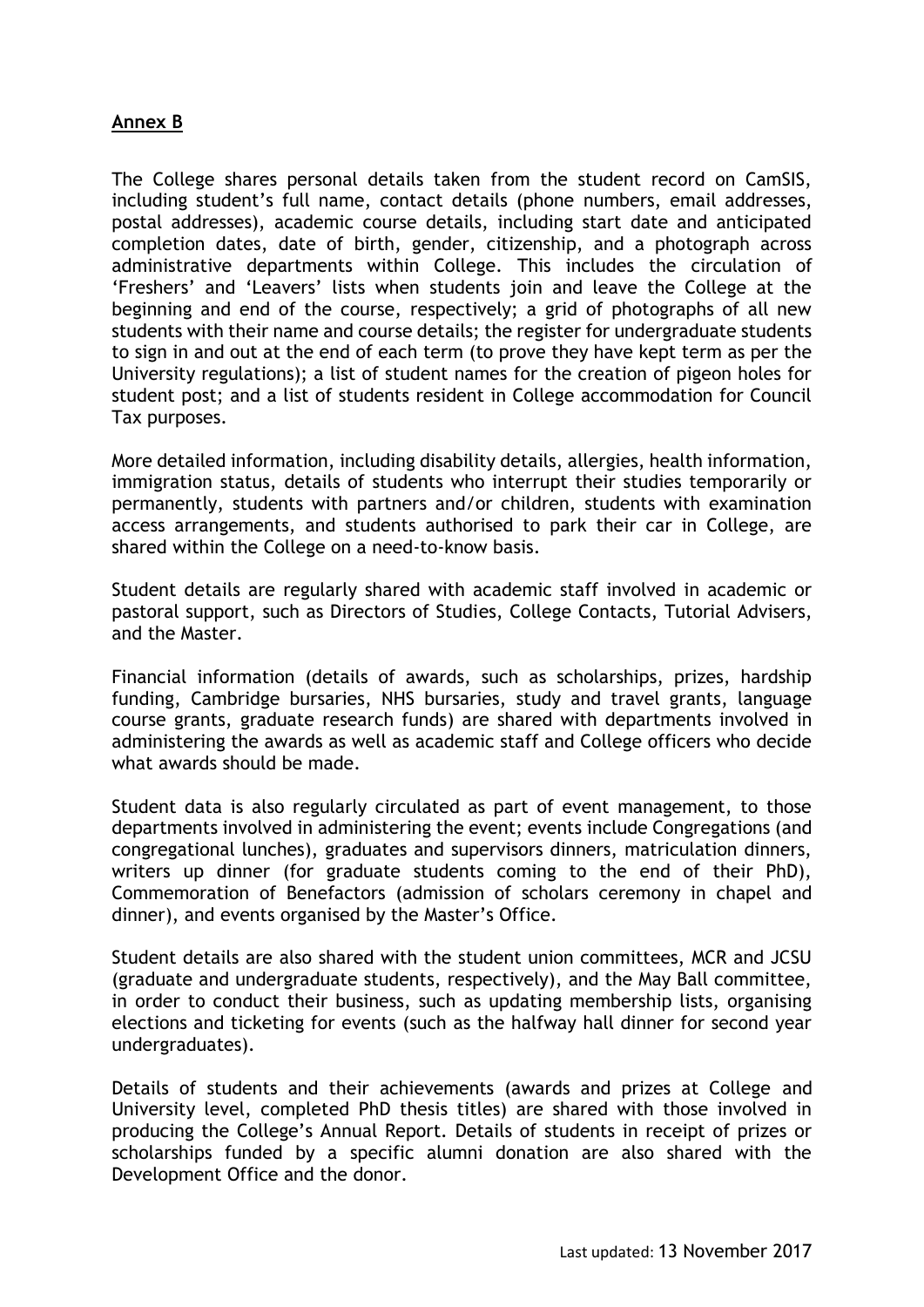Student names and details are also included in the reserved business (agenda and minutes) of Committees (e.g. Supplementary Maintenance Committee, Educational Board, Council) who need to take decisions on such matters, including financial hardship awards, College scholarships and prizes. Committee membership is published on the College intranet and reserved business is never open to junior members (students).

## **Heading – bold font size 15**

## **Subheading – bold font size 14**

Body text – font size 12.

This is a sample word document using a sans serif font called Trebuchet, which most devices should have. Jesus College's preferred fonts are Garamond (serif) and Trebuchet (sans serif). Trebuchet should be used if a document is likely to be read on a screen.

### The Jesus College red has a RGB value of Red 231/Green 55/Blue 67.

To make this document as accessible as possible, particularly for people with visual impairments, please follow these guidelines:

- Body text should be at least 12 point in size or have a minimum x-height of 2mm. (The x-height is the height of a lowercase 'x' in the typeface).
- Left align type to make it easier for the reader to find the starting point of the next line. Please do not justify copy as this can create uneven spaces between individual words.
- Use bold or strong colour to make a word or phrase stand out. In body text, please avoid using:
	- o block capitals
	- o italics
	- o underlined text.
- Do not split words across two lines.
- Leave a space between paragraphs.
- Make sure there is good contrast between text and the background colour. Dark type on a white or very pale background is the most accessible. White type should only be used on a very dark background when using a medium or heavy weight font.
- Avoid using text over images. The background must always be even in tone with excellent contrast and should be digitally retouched, if necessary.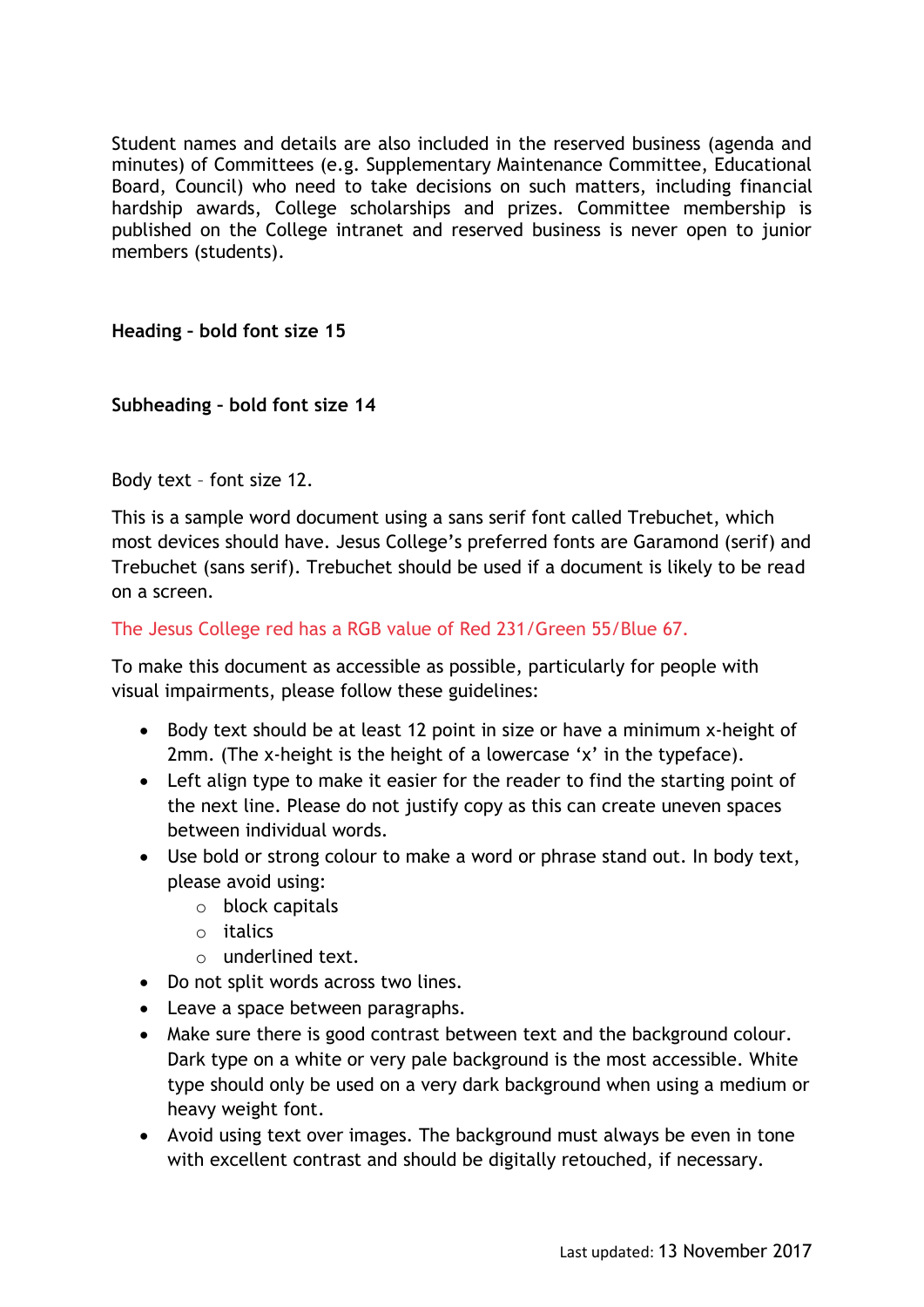These guidelines are based on RNIB guidance, available from [www.rnib.org.uk.](http://www.rnib.org.uk/)